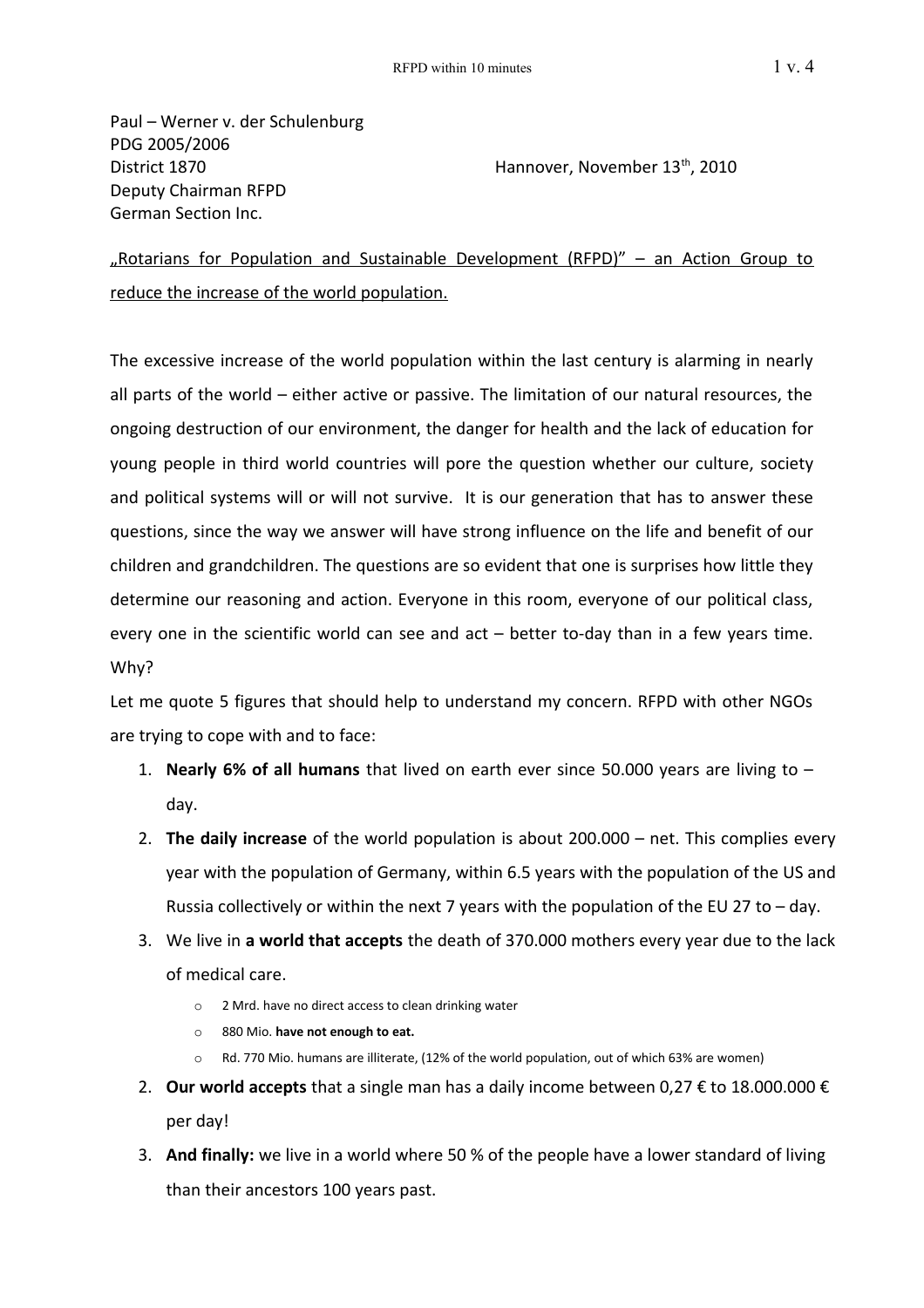**This the world will no longer accept. If we continue not to help, the world will explode – the latest during the life time of our grandchildren.**

## **The question I have is: how can we convince the world to agree in its own survival?**

Many governments and international organisations do locally a very good job with remarkable success: In many countries the number of children per woman is decreasing, worldwide down to 2,7 per woman. But there are still regions in the world, where overpopulation changes the countries in a self - destructive society.

In 2000 the UN created with the agreement of 160 head of states and governments 8 "Millennium Development Goals (MDG)" **All 8 goals touch population issues.** Many government and NGO do since that time a very successful work.

Rotary is capable to play an important role to help these societies through its network and the potential and capabilities of its member – but are the Rotarians willing to act? My impression in my area of responsibility is that Rotarians need a permanent pain in the neck to start helping. And in the field of population issues it is the Action Group RFPD (Rotarians for Population and Development):

RFPD was founded in 1995 by three governors from Nigeria, US and Germany. It has to-day about 21.000 members from Rotary, Innerwheel and Rotaract in 62 countries and is the largest Action Group within Rotary. We operate under the rules of ROTARY but we are not dependent from RI, which respects our work. A year before the MDG where created the Board of RI stated in 1999 a recommendation districts and clubs should plan projects that have a direct influence on the increase of the world population. Therefore RFPD is trying to convince clubs and districts to add to every international project a "family planning" module or satellite - project.

RFPD is not an additional NGO to reduce poverty but we are an organisation within Rotary that helps districts and clubs in their international boarder crossing projects with information, networking and money.(3-5000 € per project and club, when the Rotarians are members of RFPD)

In-depth studies of the reasons for the world population increase propose remarkable solutions that change the traditional way of thinking and social attitudes completely.

That means: **We have to accept that the woman is the driving engine for social change and economic progress and not the man. Many countries, societies and individuals still have a problem to accept this.**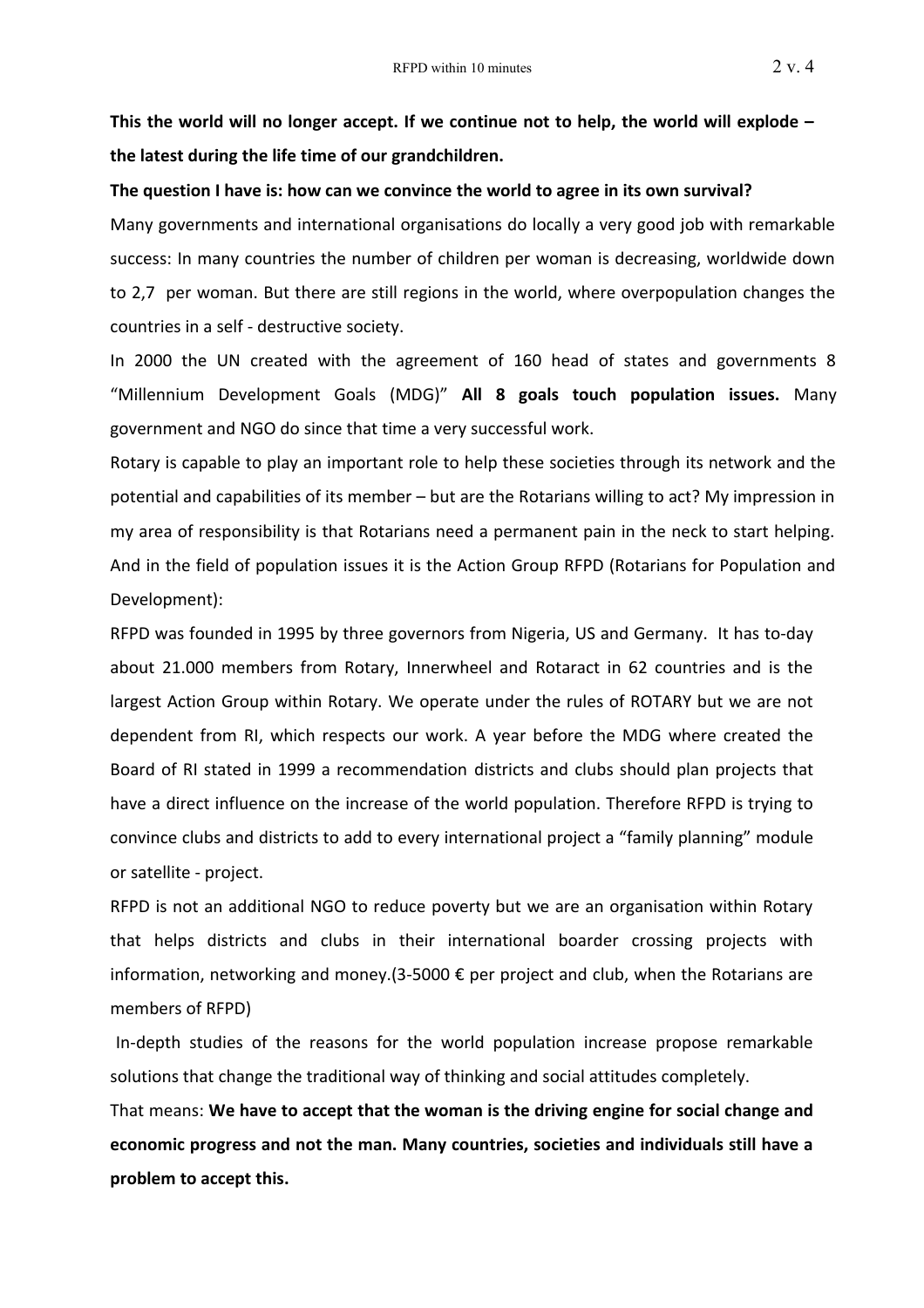And RFPD supports families, girls and women

- to decide voluntarily and individually when they want to give birth to their first child and how many children they want in total to deliver.(child spacing at least two years)
- to have only the number of children they can raise and educate
- to be successful in a profession or business to earn enough money for a self determined life

Therefore we support 5 topics to offer solutions, but only with the agreement of the local tribal, political and religious leaders:

- "Responsible Parenthood Education", that is information about family planning
- "Reproductive Health Education", that is a wide range of activity around the welfare of women and their babies before, during and after they deliver.
- Education in literacy and profession for girls and women
- To preserve the health of mothers
- Professional activity of the women to earn and/or invest money p. e. through micro credits.

And now you want to do something?

In order to support RFPD actively we recommend 5 actions:

- 1. Be the RFPD officer in your club
- 2. Start a project with the mentioned targets.
- 3. Be a member of RFPD
	- Individually (20  $\epsilon$  p. a. or lifetime (100  $\epsilon$ )
	- With your club  $(10 \in per$  person p.a.)
- 4. **Collect money.** If a member turns a decade it is our experience the result will be about 5000€ - funerals are less successful!
- 5. **Ask physicians** and medical specialists to help onsite

## **Closing remarks**

If our generation does not succeed to get the population issue solved especially in countries next door, in Africa, the basis of living in our culture and our grandchildren here in Europe will collectively **be destroyed**

If it is not humanity and charity that stimulate us to help them it should be at least our self – interest. If the people in the overpopulated regions can`t reduce the further increase of the